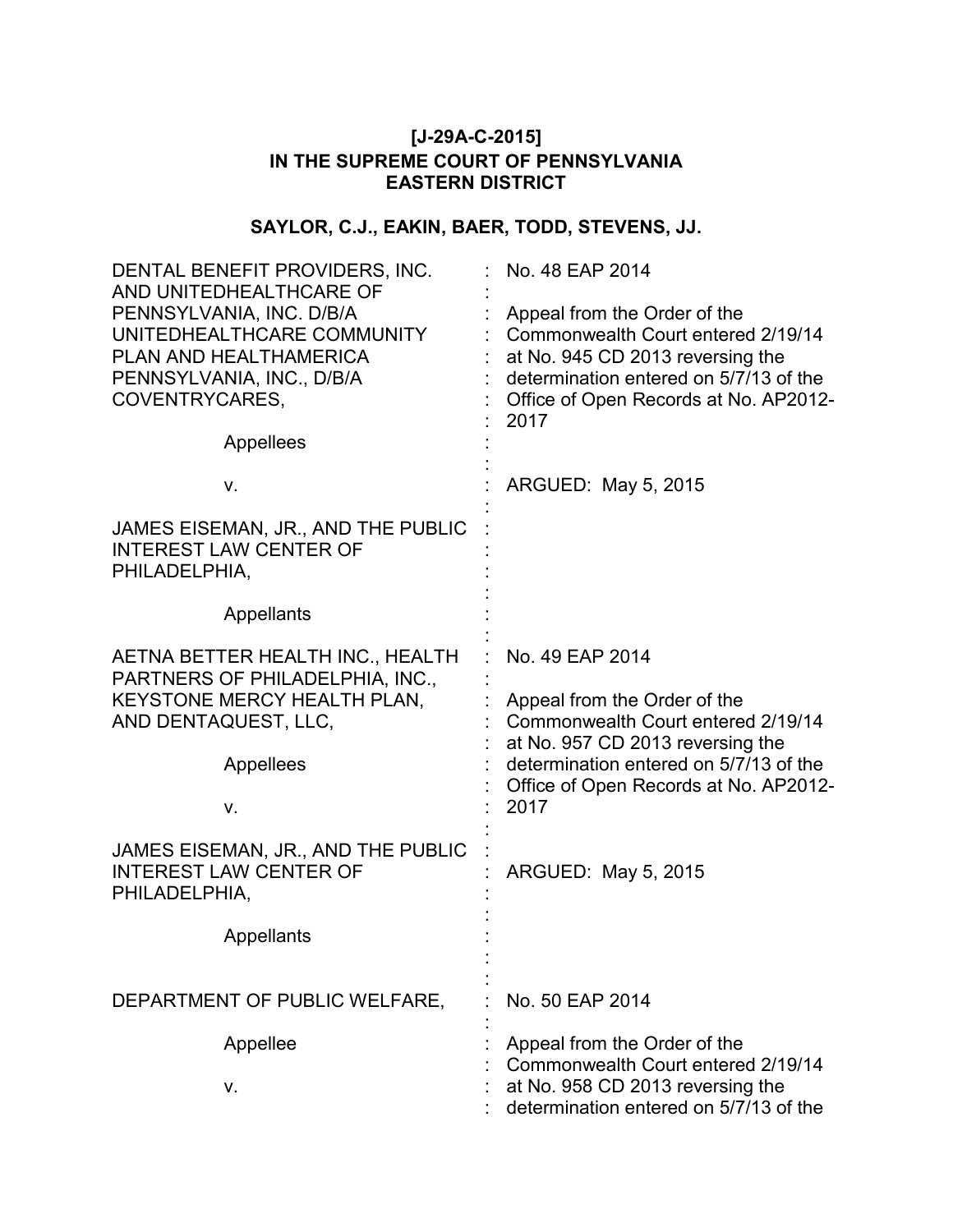| JAMES EISEMAN, JR., AND THE PUBLIC : Office of Open Records at No. AP2012-<br><b>INTEREST LAW CENTER OF</b><br>PHILADELPHIA, | $\div$ 2017                      |
|------------------------------------------------------------------------------------------------------------------------------|----------------------------------|
| Appellants                                                                                                                   | $\therefore$ ARGUED: May 5, 2015 |

### *OPINION*

### MR. CHIEF JUSTICE SAYLOR DECIDED: October 27, 2015

This is the second of companion sets of appeals in which we are asked to evaluate the breadth of the public's statutory right of access to discrete information about the implementation of the Medical Assistance Program.

The general background for these appeals is set forth in this Court's opinion in the related case, *DPW v. Eiseman*, \_\_\_ Pa. \_\_\_, \_\_\_ A.3d \_\_\_ (2015), and that context, as well as the conventions utilized there, are incorporated here by reference. The present appeals primarily concern rates of payments made by Subcontractors to providers of dental health services to Medicaid enrollees in the HealthChoices Southeastern Zone from July 1, 2008, through July 30, 2012 (the "Provider Rates").

The pertinent RTKL request lodged by the Public Interest Law Center of Philadelphia ("Requester") sought documents, including contracts, rate schedules, and correspondence in DPW's possession, custody, or control evidencing the Provider Rates. Requester recognized, at least tacitly, that the Law is directed primarily to the disclosure of records "of a Commonwealth agency," 65 P.S. §67.102 (setting for the definition for a "public record"), and that the statutory presumption that records are public ones is directed to records "in the possession of a Commonwealth agency," *id.* §67.305(a). Requester thus contended that, even if the Department did not physically maintain custody of the requested records (since the relevant agreements were

 $[J-29A-C-2015] - 2$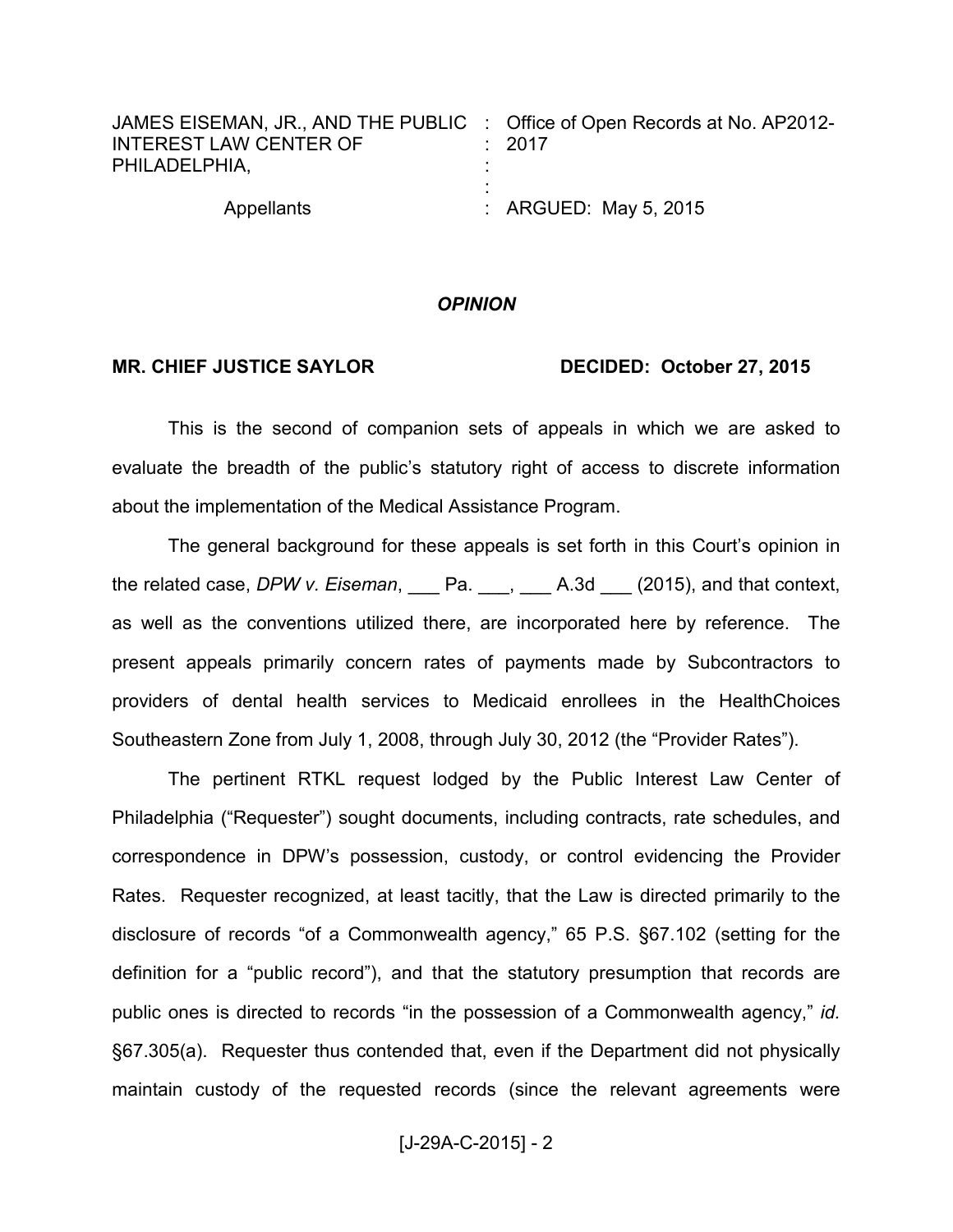downstream contracts between Subcontractors and dental-health-services providers), DPW should be deemed to maintain constructive possession of them.

In support of this proposition, Requester highlighted a requirement contained within the standard written contract between the Department and managed care organizations designed to ensure DPW's expedient access to information about services ultimately provided using Medicaid funds. Specifically, this ready-access provision is framed as follows:

> all contracts or Subcontracts that cover the provision of medical services to the [MCOs] Members must include . . . [a] requirement that ensures that the Department has ready access to any and all documents and records of transactions pertaining to the provision of services to Recipients.

HealthChoices Physical Health Agreement at 163 (version effective July 1, 2010).

Alternatively -- and to the degree that responsive information was not in DPW's possession, but rather, was contained in records of non-public entities -- Requester invoked a provision of the Law which recasts certain third-party records bearing a requisite connection with the government as public records "of [a Commonwealth] agency." 65 P.S. §67.506(d)(1). *See generally SWB Yankees LLC v. Wintermantel*, 615 Pa. 640, 665, 45 A.3d 1029, 1044 (2012). In this regard, the statute prescribes that:

> [a] public record that is not in the possession of an agency but is in the possession of a party with whom the agency has contracted to perform a governmental function on behalf of the agency, and which directly relates to the governmental function and is not exempt under this act, shall be considered a public record of the agency for purposes of this act.

65 P.S. §67.506(d)(1).

First, Requester noted that "implementing the Medicaid program is a governmental function," while positing that payments to providers -- and, hence, the

```
[J-29A-C-2015] - 3
```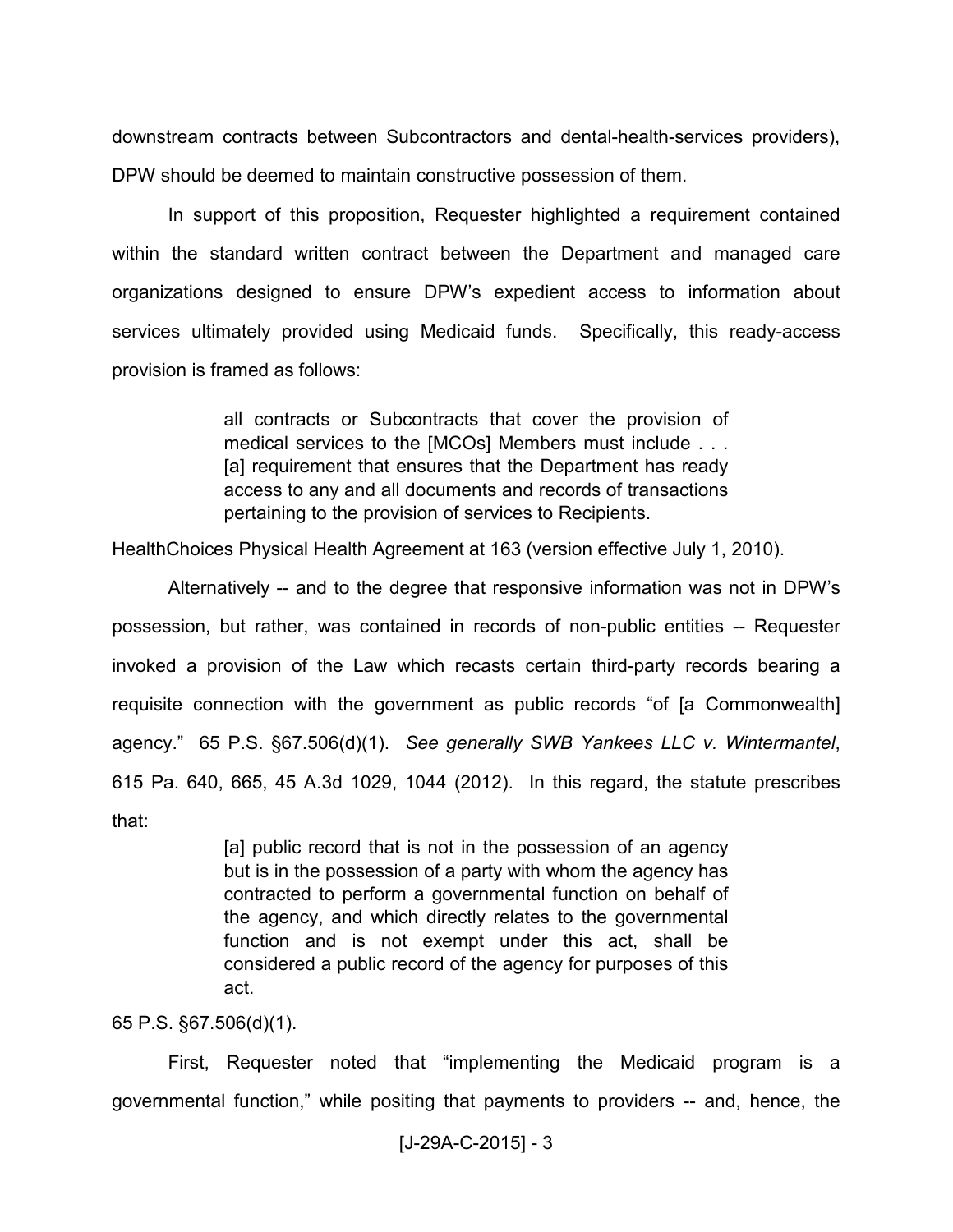Provider Rates -- were an integral aspect of such administration. Letter Brief for Requester, *Eiseman v. DPW*, Dkt. No. AP 2012-2017 (Pa. OOR), at 11. Next, Requester set out to address Section 506(d)(1)'s directed focus upon records "in the possession of *a party with whom the agency has contracted.*"65 P.S. §67.506(d)(1) (emphasis added). Given that the Department simply had not contracted with Subcontractors or dental-health-services professionals within Subcontractors' provider networks, Requester advanced the following policy-oriented rationale:

> [I]f MCOs could shield their expenditures of public funds from public scrutiny under the Right-to-Know Law simply by delegating some or all of their functions to subcontractors, it would be trivial for any entity contracting with a public agency to do so. Surely, the Right-to-Know Law and the meaning of "agency possession" therein may not be read so narrowly and must be read to encompass any subcontractor as well as contractor to a government agency.

Letter Brief for Requester, *Eiseman v. DPW*, Dkt. No. AP-2012-2017, at 11-12.

DPW denied the request, citing, *inter alia*, the RTKL exception permitting the withholding of a "record that constitutes or reveals a trade secret or confidential proprietary information," 65 P.S. §67.708(b)(11), along with the Pennsylvania Uniform Trade Secrets Act.<sup>1</sup>

Requesters lodged an appeal in the OOR, and the MCOs and Subcontractors obtained leave to appear as direct-interest participants and submitted position statements accompanied by supportive materials.<sup>2</sup> DBP, et al., succinctly summarized the relevant argument as follows:

<sup>&</sup>lt;sup>1</sup> Act of Feb. 19, 2004, P.L. 143, No. 14 (as amended, 12 Pa.C.S. §§5301-5308).

 $2$  The third parties in interest have appeared throughout in two groups: the first comprised of Dental Benefits Providers, Inc., United Healthcare of Pennsylvania, d/b/a United Healthcare Community Plan, and HealthAmerica Pennsylvania, Inc., d/b/a (Lcontinued)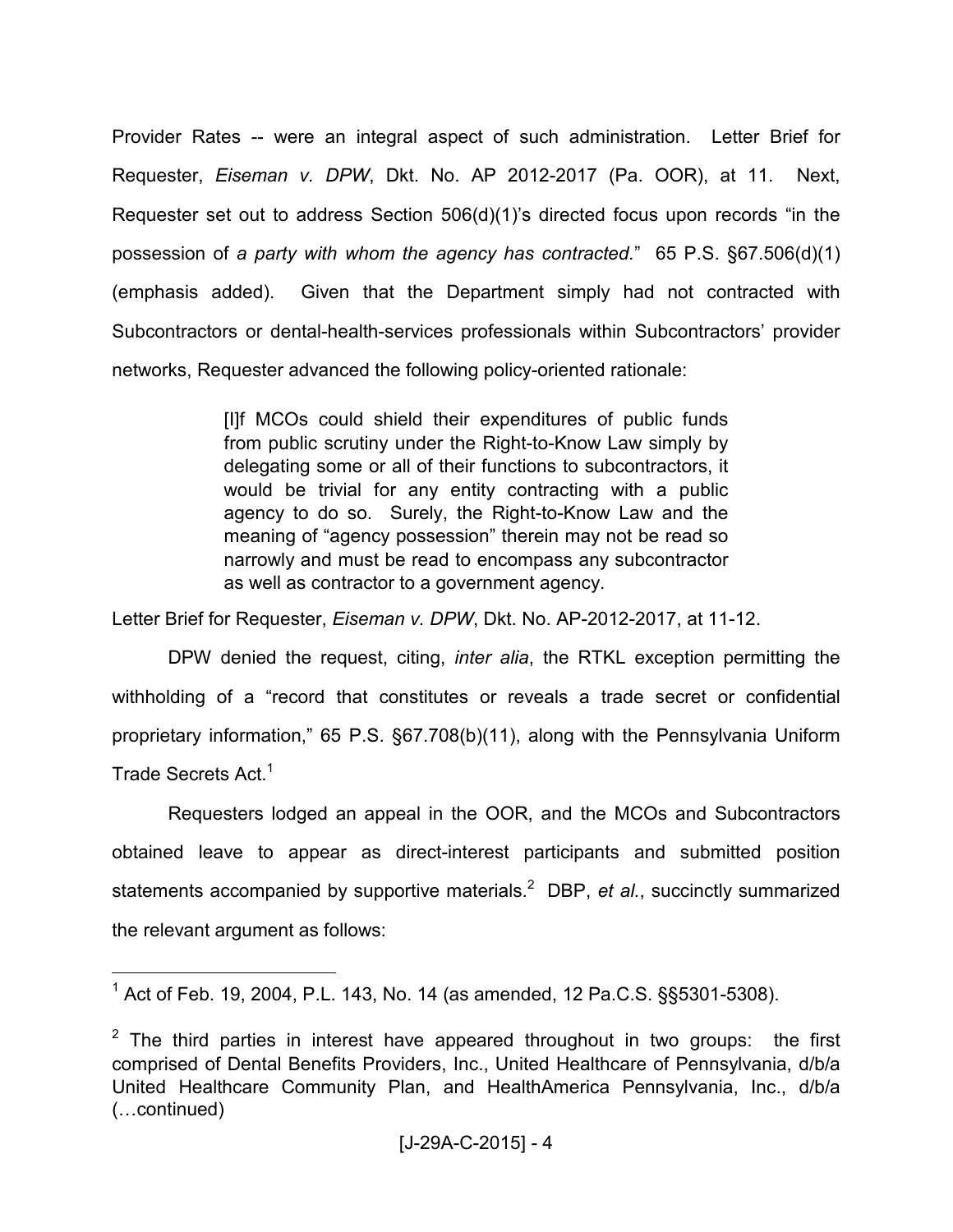Under [Section 506(d)(1)], agency "possession" is satisfied respecting materials that are actually held by third parties only where: (1) the materials are in the hands of a third party with whom the agency has contracted, and (2) the materials pertain to a governmental function that the third party has contracted to carry out. . . . DPW[, however,] has contracted with the *MCOs* to carry out the HealthChoices program, *not* the dental subcontractors. DPW has no direct contractual relationship with the dental subcontractors. Accordingly, the first essential element is missing such that agency "possession" is not satisfied here. As such, the OOR cannot compel disclosure of any materials in the hands of the dental subcontractors.

Letter of DBP, *et al.*, dated Jan. 14, 2013, in *Eiseman v. DPW*, Dkt. No. AP 2012-2017, at 8 (emphasis in original); *accord* Letter of Aetna, *et al.*, dated January 14, 2013, in *Eiseman*, No. AP 2012-2017, at 9-10.

Based on these submissions, the OOR subsequently issued a final determination granting the request for records in full. Initially, the appeals officer highlighted the public policy underlying the RTKL. *Eiseman v. DPW*, Dkt. No. AP 2012-2017, 2013 WL 1950593, at \*2 (Pa. OOR May 7, 2013) (explaining that the Law is "designed to promote access to official government information in order to prohibit secrets, scrutinize the actions of public officials and make public officials accountable for their actions." (quoting *Bowling v. OOR*, 990 A.2d 813, 824 (Pa. Cmwlth. 2010), *aff'd*, 621 Pa. 133, 75 A.3d 453 (2013))). Furthermore, he explained, the RTKL places the burden of proof upon a public body to demonstrate exemptions pertaining to public records. *See* 65 P.S. §67.708(a).

<sup>(</sup>continued...)

CoventryCares (collectively, DBP, *et al.*); the second group has entailed Aetna Better Health Inc., Health Partners of Philadelphia, Inc., and Vista Health Plan, Inc., through Keystone Mercy Health Plan, and DentaQuest, LLC (collectively, "Aetna, *et al.*").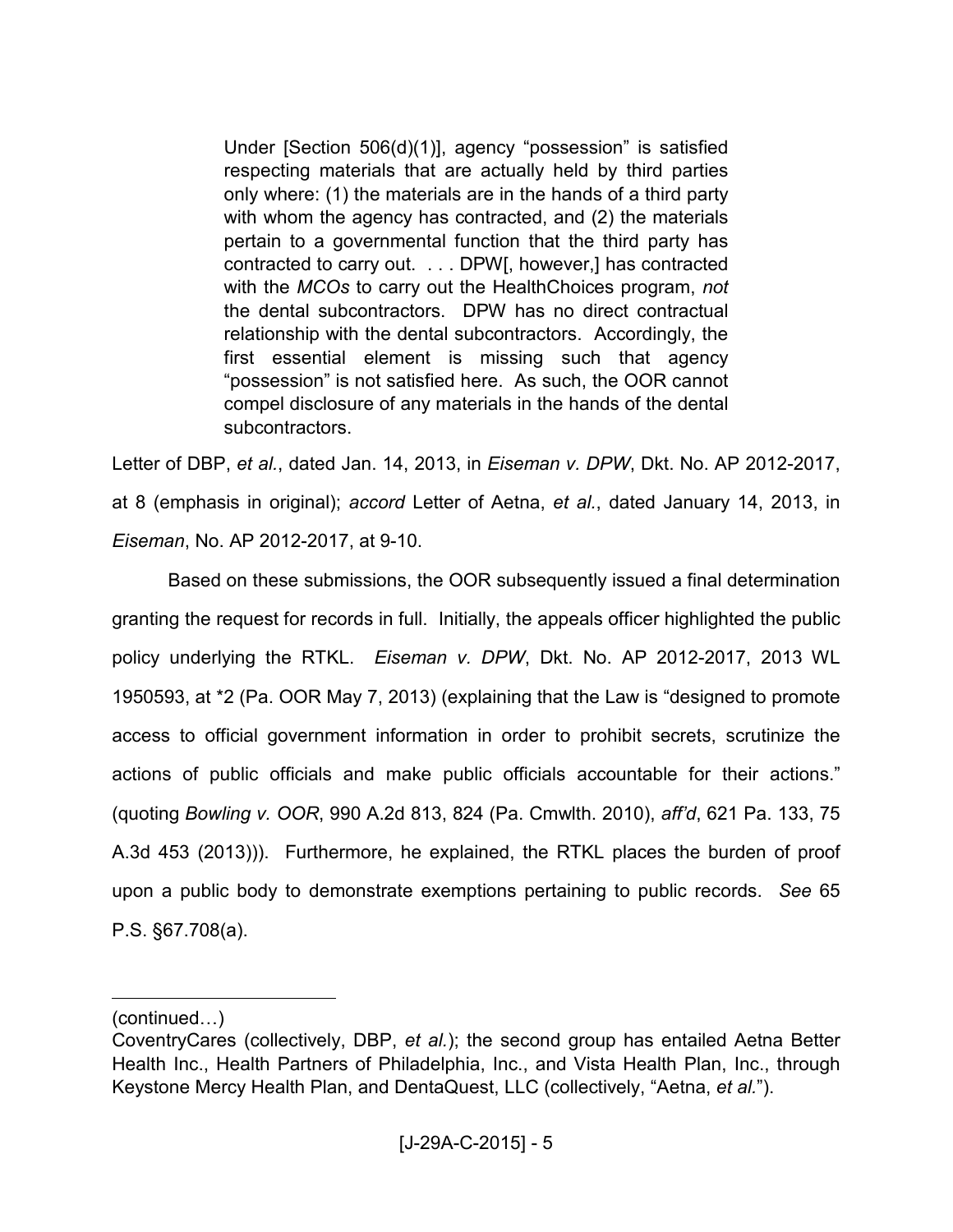The appeals officer proceeded to discuss Section 506(d)(1) of the RTKL in a subsection of his opinion encaptioned: "The Department is required to obtain records in the possession of the dental subcontractors related to the payment rates paid to dentists." *Eiseman*, Dkt. No. AP 2012-2017, 2013 WL 1950593, at \*4. In this regard, the appeals officer pointed to the ready-access provision of the standard agreement between DPW and managed care organizations, apparently equating (without further explanation) the requirement of ready access with a mandate to affirmatively obtain records. *See id.* at 5 ("The fact that the MCOs would . . . hire subcontractors is clearly contemplated by the agreements between the Department and the MCOs, wherein the Department 'has ready access to any and all documents and records of transactions pertaining to the provision of services to Recipients,' including those records in the possession of the dental subcontractors." (quoting HealthChoices Physical Health Agreement at 163)). The analysis by the appeals officer then segued into a crediting of the policy-oriented rationale advanced by Requester:

> The OOR finds that Section 506(d) is applicable to records in the possession of the dental subcontractors. While the Department does not contract directly with the dental subcontractors, the dental subcontractors contract with the MCOs to perform services for the Department. Because the records sought directly relate to a governmental function being performed by the dental subcontractors, these records should be subject to public access. The OOR finds that any other interpretation would frustrate the intent of Section 506(d) by making records showing how public monies are spent unavailable to the public even though they directly relate to a governmental function and a contract with a governmental agency.

*Id.<sup>3</sup>*

 $3$  A substantial portion of the balance of the appeals officer's opinion was dedicated to discussion of the Law's exception for trade secrets, which served as a pillar of DPW's (Lcontinued)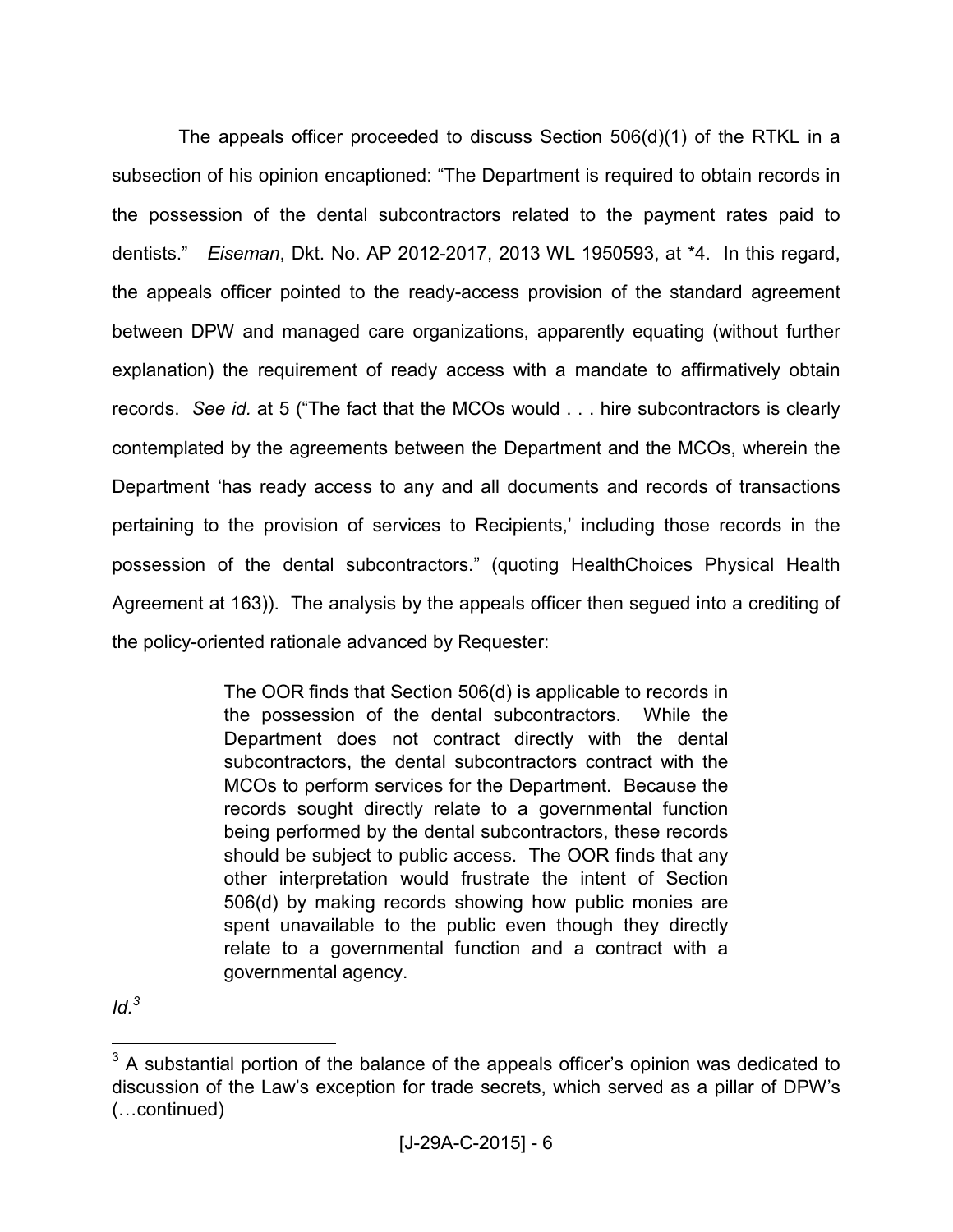A divided, *en banc* panel of the Commonwealth Court reversed in a published opinion. *See Dental Benefit Providers, Inc. v. Eiseman*, 86 A.3d 932 (Pa. Cmwlth. 2014). Referencing the statutory presumption of openness as to records in an agency's possession, *see* 65 P.S. §67.305(a), the Commonwealth Court majority initially considered whether the requested records were within DPW's possession, custody, or control, such that the presumption might apply in the first instance. *See Eiseman*, 86 A.3d at  $936<sup>4</sup>$  In this regard, the majority reverted to the definition of "records," for purposes of the Law, which encompasses information that documents a transaction "of an agency" which is "received or retained" in connection with a transaction, business, or activity of the agency. *Id.* at 936-37 (quoting 65 P.S. §67.102).

 The Commonwealth Court majority recognized that, for documents to be "of" a Commonwealth agency, they need not necessarily originate with or be created by the agency. *See id.* at 937. Nevertheless, it found that the Department lacks any possession whatsoever of the Provider Rates, a proposition which seems to be otherwise undisputed in this appeal (at least upon any affirmative production of evidence). *See id.*

 Further, the majority acknowledged that the intermediate court previously had applied the concept of constructive possession in the RTKL context. *See id.* at 938

 $(continued...)$ 

initial basis for denying the records request. The Commonwealth Court, however, did not address this consideration, and based upon our analysis infra, this aspect is also immaterial to our present decision.

 $4$  The MCOs and Subcontractors appear to dispute that the term "possession," as it appears in Section 305(a) of the Law, also encompasses custody and control. *Accord Office of Budget v. OOR*, 11 A.3d 618, 622 (Pa. Cmwlth. 2011) ("Had the Legislature wanted to create the presumption that records in an agency's custody and control, but not in its possession, were public records, it would have included those terms in Section 305.").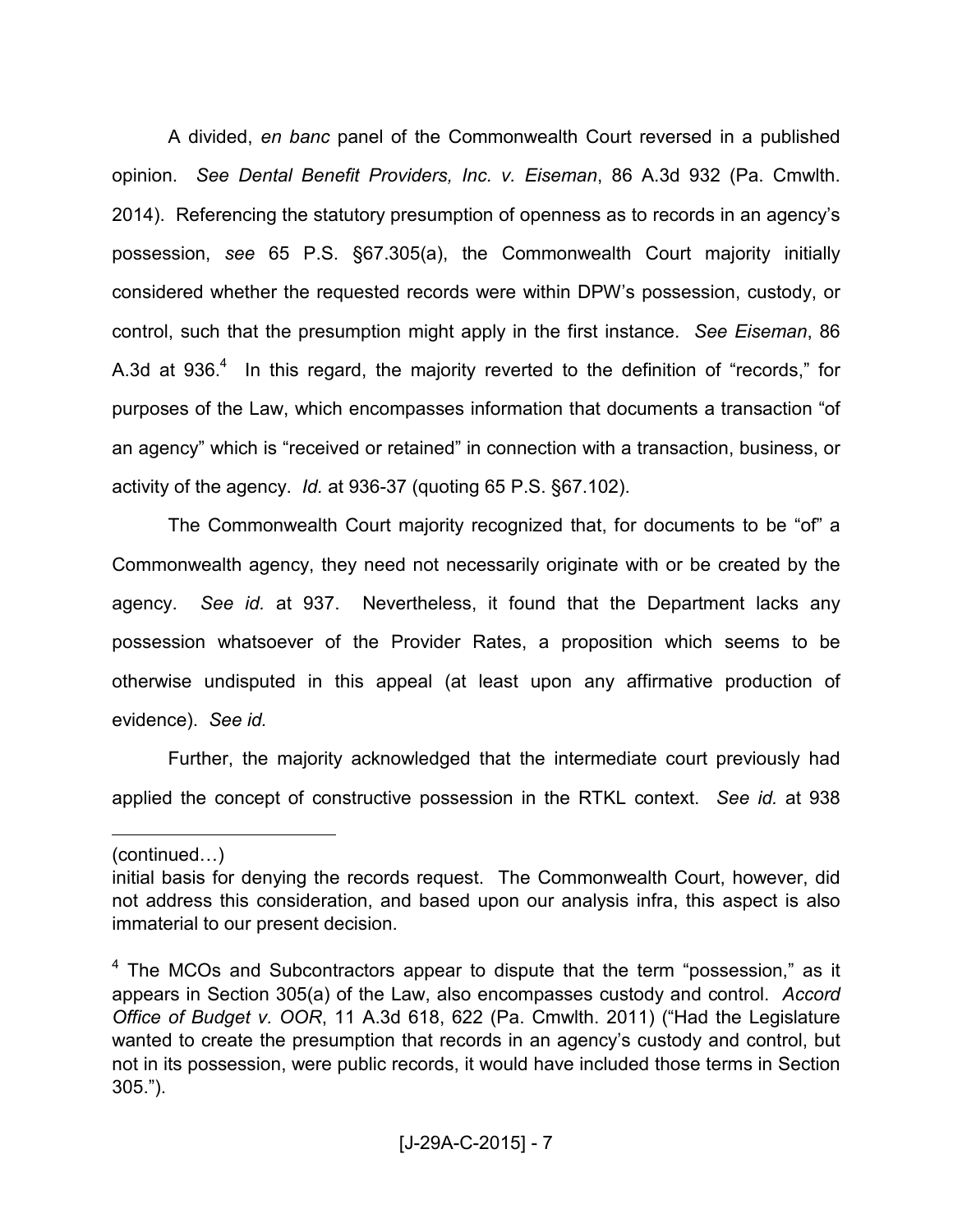("We recognize constructive possession under Section 901 as a means of access so agencies cannot frustrate the purposes of the RTKL by placing their records in the hands of third parties to avoid disclosure." (citing, *inter alia*, *Office of the Budget*, 11 A.3d at 622)). The majority nonetheless differed with the position of Requester and the OOR that the ready-access provision of the standard contract between DPW and managed care organizations supported a finding of constructive possession in the present circumstances. Rather, the majority regarded such provision as reflecting only "the mere availability of the records to an agency upon request." *Id.* ("That DPW has the contractual right and ability to request records from a private contractor does not convert private contractor records into records 'of' DPW.").<sup>5</sup>

<sup>&</sup>lt;sup>5</sup> The majority also highlighted that the definition of "Subcontract" in the standard agreement between DPW and managed care organizations exempts "Provider Agreements," such that these "are not considered Subcontracts for the purpose of this Agreement and, unless otherwise specified . . ., are not subject to the provisions governing Subcontracts." HealthChoices Physical Health Agreement at 29-30 (definition of "Subcontract"). The majority reasoned that such "contract language supports DPW's disclaimer of possession and access to Provider Rates." *Eiseman*, 86 A.3d at 938.

The majority, however, failed to appreciate that the noted advance-written-approval and ready-access provisions of the standard agreement are couched in materially different terms – while the advance-written-approval term does indeed pertain to "Subcontracts," *see* HealthChoices Physical Health Agreement at 87, the ready-access term pertains more broadly to "*contracts or* Subcontracts that cover the provision of medical services to the [MCO's] Members," *id.* at 163. *See generally* Brief for Requester at 18 ("The Ready Access requirement applies to 'all *contracts or Subcontracts*,' *. . .* but the Commonwealth Court's analysis elided the crucial words '*contracts or*.'" (emphasis adjusted)).

Parenthetically, Requester develops that the Commonwealth Court majority also failed to apprehend the standard contract's definition of "Provider Agreement," which simply does not encompass remote agreements between Subcontractors and dental-healthservices providers. *See* Brief for Requester at 20. Moreover, Requester observes, were these remote agreements actually "Provider Agreements" under the standard (Lcontinued)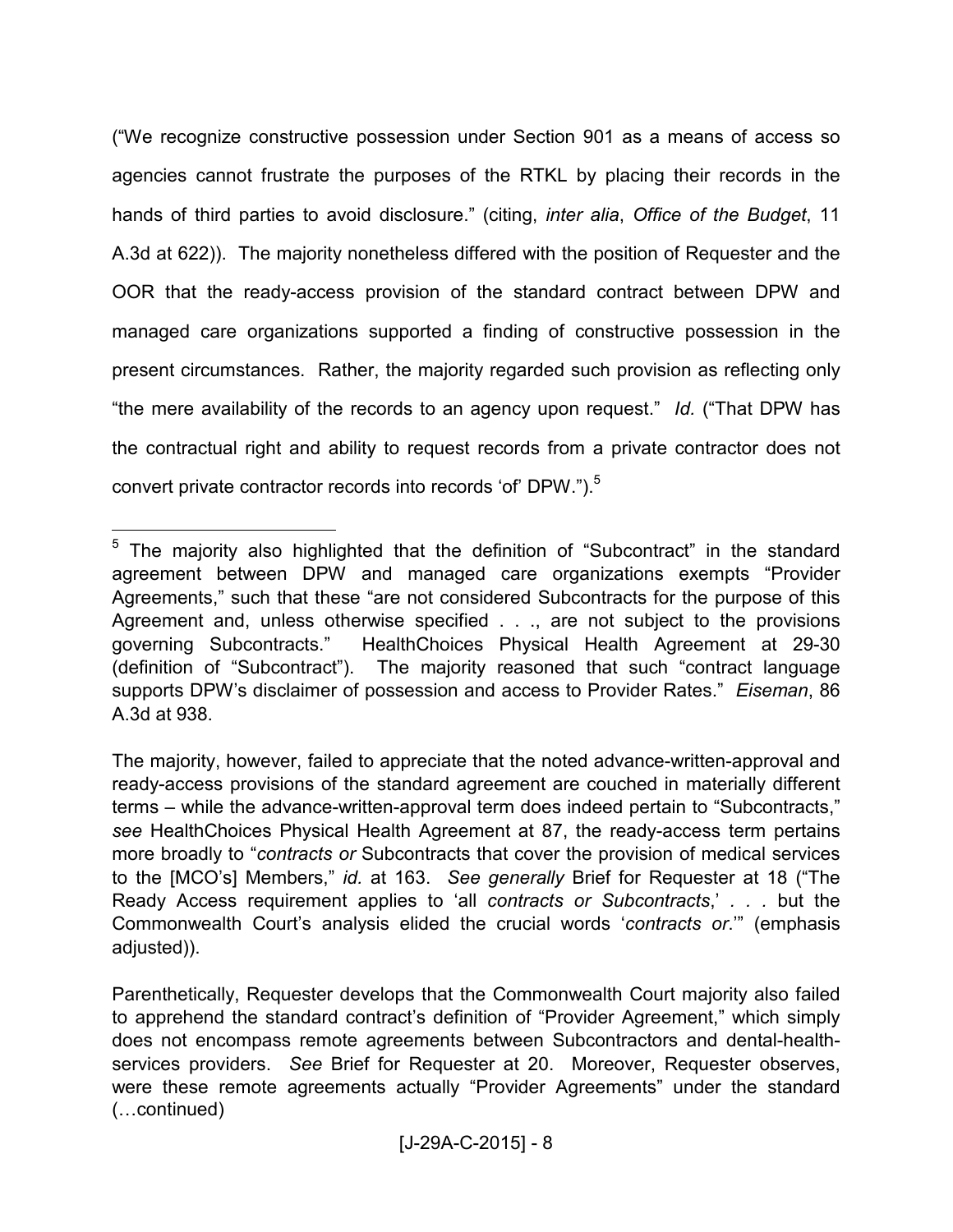In conjunction with this analysis, the Commonwealth Court majority referenced Section 910 of the RTKL, which tasks an agency receiving a written request for access to a record with "mak[ing] a good faith effort to determine if the record requested is a public record . . . and whether the agency has possession, custody or control[.]" 65 P.S. §67.901. Apparently synthesizing this provision with the Law's definition of a "record," *see id.* §67.102 (defining such term, in relevant part, as information which "documents a transaction or activity of an agency and that is created, received or retained pursuant to the law or in connection with [such] a transaction, business or activity"), the majority discerned that "[t]he litmus test under Section 901 remains whether the records document a transaction of the agency to which the request was directed, not whether they document a transaction of a private contractor." *Eiseman*, 86 A.3d at 938.

Additionally, harkening back to the MCOs' and the Subcontractors' initial position statements before the OOR, the Commonwealth Court majority reasoned:

> [T]he Provider Rates are not "records" of DPW as that term is defined in the RTKL . . .. There is no evidence DPW sought to circumvent the RTKL by placing records of its activities into the hands of a third party. Rather, the Provider Rates are negotiated between Subcontractors and providers, and do not involve DPW. They are not in DPW's possession. Also, there is no indication that they were created or received by DPW, or that they evidence any transaction of DPW. At most, the Provider Rates evince a transaction of Subcontractors of the MCOs, with which DPW has no contractual relationship.

 $(continued...)$ 

contract, they would be subject to a discrete provision of the standard contract – abjectly overlooked by the Commonwealth Court majority – explicitly requiring advance written approval by DPW of Provider Agreements. *See* HealthChoices Physical Health Agreement at 27 (definition of "Provider Agreement"), 119.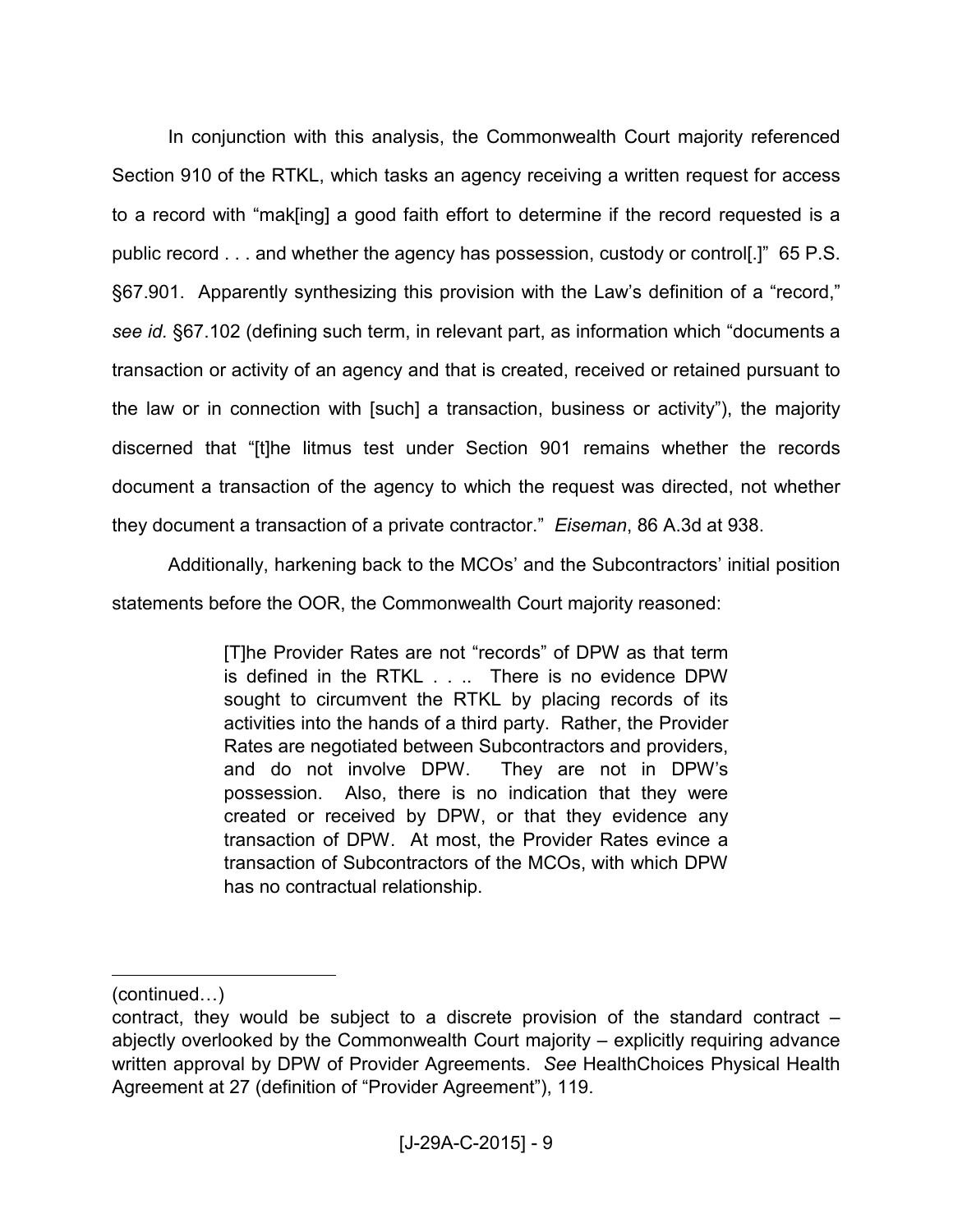*Id.* at 939 (footnote omitted).<sup>6</sup>

 The Commonwealth Court majority proceeded to consider Section 506(d)(1)'s expanded concept of "public records" extending to certain records of non-public individuals and entities. From the outset, it agreed with the MCOs and Subcontractors that one of the statute's core elements – namely, the requirement for there to be a contractual relationship between a government agency and the third party whose records are in question, *see* 65 P.S. §67.506(d)(1) – simply was not met. The majority explained that the intermediate court had enforced, and would enforce, such requirement on its terms. *See Eiseman*, 86 A.3d at 939-40 (citing *Honaman v. Lower Merion Twp.*, 13 A.3d 1014, 1022 (Pa. Cmwlth. 2011)).<sup>7</sup>

We have touched upon the *Lukes* decision further in the companion appeals. *See Eiseman*, <u>\_\_\_\_</u> Pa. at \_\_\_\_, \_\_\_\_ A.3d at \_\_\_\_.

There is no question that the quality of the dental services rendered by providers directly relates to the performance of the government function formalized in the DPW/MCO contracts. The same may be true as to the availability of the services and the manner in which the services are delivered. However, the cost of obtaining those services . . . does not

(Lcontinued)

<sup>6</sup> To the extent that the Commonwealth Court's previous decision in *Lukes v. DPW*, 976 A.2d 609 (Pa. Cmwlth. 2009), supported the application of a policy-oriented rationale focused on openness, the majority declined to extend this decision, which arose under the predecessor open-records regime, into the context of the RTKL. *See Eiseman*, 86 A.3d at 941-42.

 $<sup>7</sup>$  Although the above reasoning would seem dispositive, the intermediate court majority</sup> did not conclude its analysis at this juncture. Rather, it proceeded to consider whether Subcontractor records should be made available "through the MCOs' contractual relationship with DPW." *Id.* at 940. The majority, however, did not anchor this line of inquiry to any of the terms of Section 506(d)(1), other than that it proceeded to consider whether there was a direct relationship between a governmental function (here, the administration of the HealthChoices Program), and the Provider Rates. *See id.* at 940- 41. Ultimately, the majority found no such direct relationship on these terms: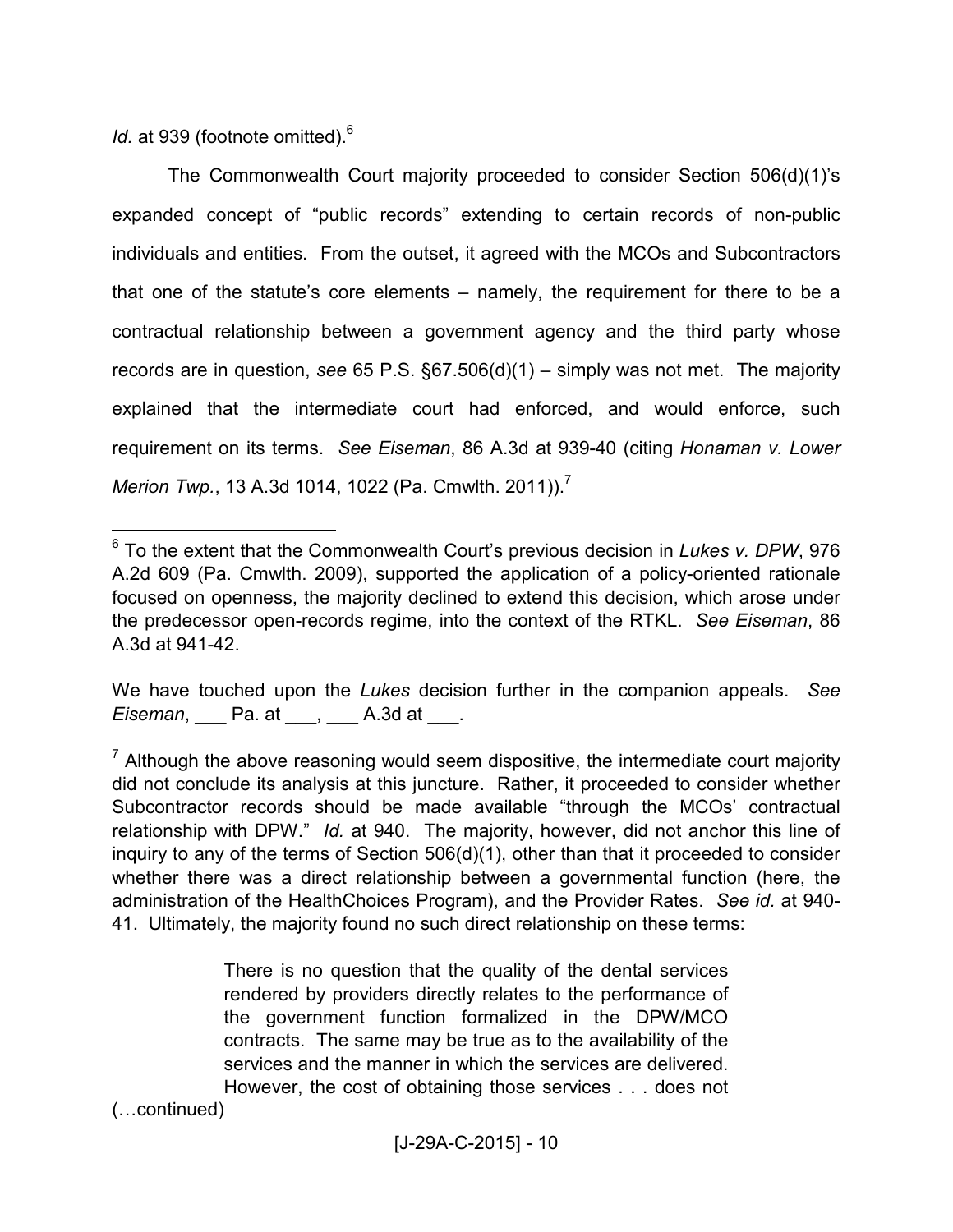Judge McCullough authored the dissenting opinion, concluding, *inter alia*, that the Subcontractors' agreements with dental-health-services providers should be deemed to be in DPW's possession. *See Eiseman*, 86 A.3d at 943. Construing the Law very liberally, and reasoning that the MCOs contracted with the Subcontractors as DPW's agents, she took the position that "the Subcontractors have *directly contracted* with DPW as principal." *See id.* at 945 (emphasis added). Accordingly, Judge McCullough found that Section 506(d)(1)'s contractual-relationship element was satisfied. $8$ 

 $\overline{a}$  $(continued...)$ 

> directly relate to the performance of the government function.

*Id.* at 940.

While expressing substantial misgivings with such reasoning and conclusion pertaining to the asserted lack of a direct relationship, *cf. infra* note 8, we decline to consider this line of inquiry further. Instead, we merely observe that Section 506(d)(1) requires *both* possession by "a party with whom the agency has contracted to perform a governmental function" *and* that the requested record "directly relates to the governmental function." 65 P.S. §67.506(d)(1). Thus, and as further discussed below, the statute simply does not serve as a basis for disclosure where the contract element is absent in the first instance. *Accord* Brief for DBP, *et al.*, at 14 ("Because of the conjunctive '*and*' in the statute, if *either* of the two required elements is missing, then the Law will not deem the agency to constructively possess records actually held by a nongovernmental third party." (emphasis in original)).

 $8$  Judge McCullough also took issue with the majority's determination that a direct relationship between the Provider Rates and the administration of the HealthChoices Program was lacking. She developed her point of view on this subject as follows:

> [T]he request for Provider Agreements and Provider Rates falls squarely within the terms of the Subcontractors' contractual duties and explicit governmental undertakings. Via sub-contractual arrangements, the Subcontractors assume DPW's governmental obligation to implement Medicaid and ensure that dental care is available for Medicaid recipients. Pursuant to their governmental and

(Lcontinued)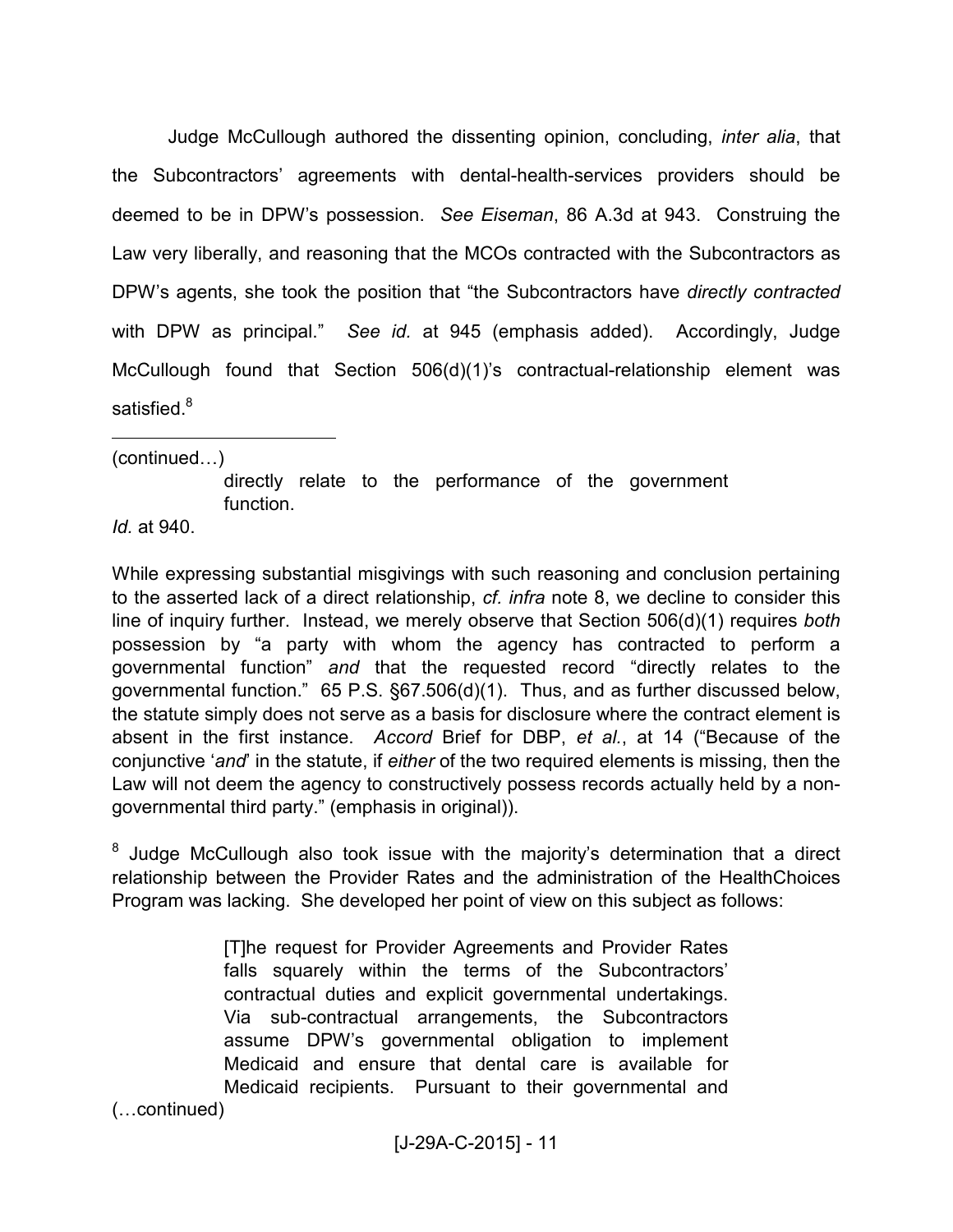The present arguments closely align with the presentations before the OOR and the Commonwealth Court. In substance, Requester and its *amici* hew most closely to a policy-oriented position. *See, e.g.*, Brief for Requester at 14 ("Under the RTKL, when an agency channels taxpayer dollars through middlemen in the administration of a public program, the contracts documenting that flow of public funds 'directly relate' to the performance of a governmental function."). In this regard, they invoke the policy of liberal construction, *see Levy v. Senate of Pa.*, 619 Pa. 586, 619, 65 A.3d 361, 381 (2013) (quoting *Allegheny Cnty. Dep't of Admin. Servs. v. A Second Chance, Inc.*, 13 A.3d 1025, 1034 (Pa. Cmwlth. 2011)), as well as the presumption that the General Assembly "intends to favor the public interest as against any private interest," 1 Pa.C.S. §1922(5).

 Requester also maintains that disclosure is required per Section 506(d)(1). It characterizes the prerequisite of a direct contract between a government agency and a third-party in possession of salient records as a "cramped interpretation," yielding circumstances in which "any governmental contractor could shield from disclosure – either deliberately or incidentally – otherwise publicly available records[.]" Brief for Requester at 27.

 $(continued...)$ 

 $\overline{a}$ 

contractual duties, the Subcontractors are not only obligated to secure dental services through Provider Agreements, but are also required to negotiate Provider Rates with the dental providers. On these facts, I would conclude that the Provider Agreements and Provider Rates directly relate to the Subcontractors' performance of a government function. These agreements and rates are indispensably necessary to effectuate Medicaid and represent the very thing the Subcontractors contractually agreed to do for and on behalf of DPW.

*Id.* at 945.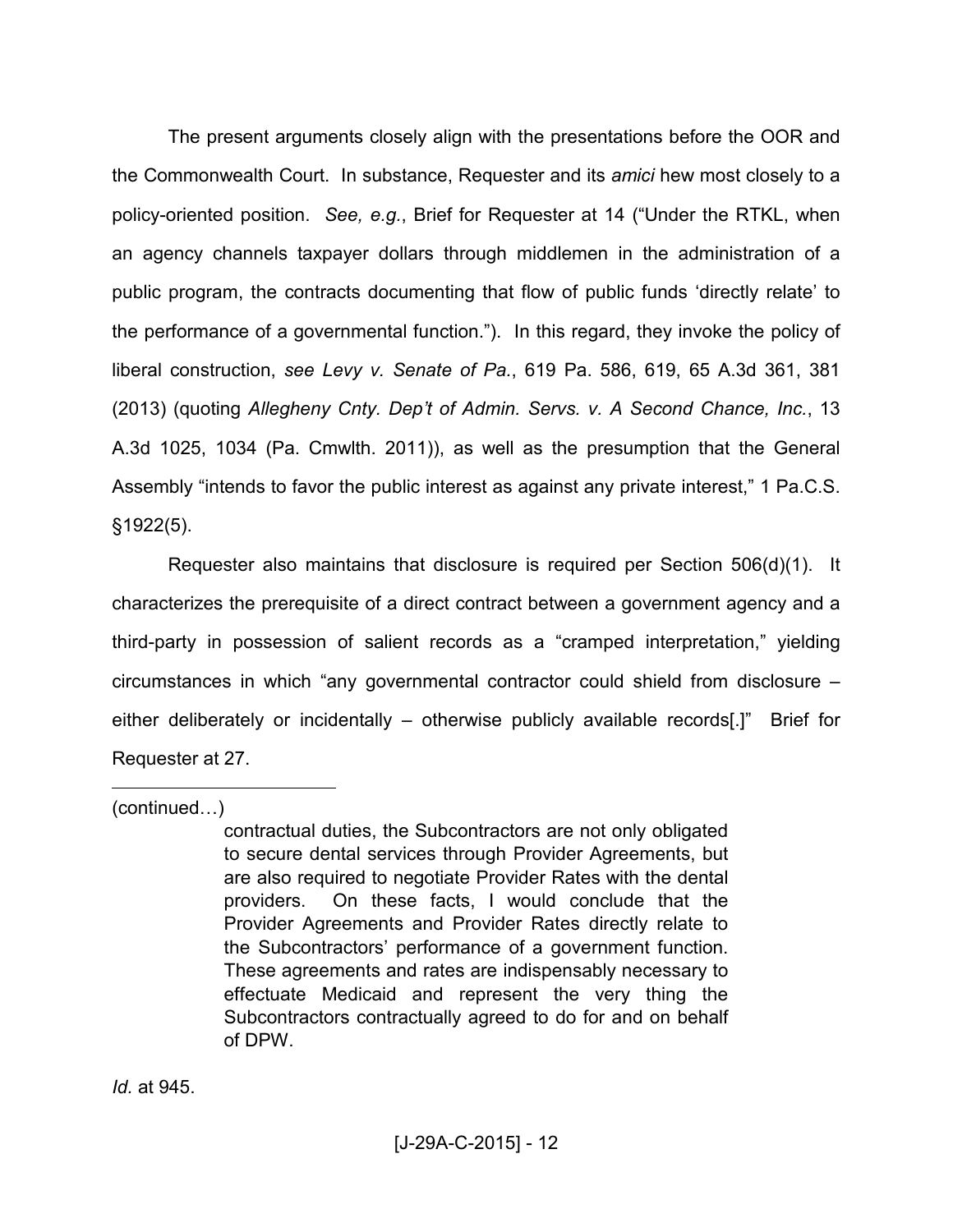Furthermore, Requester contends that the Commonwealth Court majority's "litmus test" for constructive possession "is without foundation and should be rejected as substantially curbing access to documents pertaining to the conduct of public business." Brief for Requester at 22. Citing *Sapp Roofing Co. v. Sheet Metal Workers' International Association, Local Union No. 12*, 552 Pa. 105, 109, 713 A.2d 627, 629 (1998) (plurality) (determining that payroll records of a private roofing contractor in the custody of a local agency were public records, because they evidenced a disbursement by a governmental unit),<sup>9</sup> Requester urges that the understanding of public records within the possession, custody, or control of an agency cannot be so closely constrained. *See* Brief for Requester at 22 ("Even though such records may be in agencies' possession precisely so the agencies can assess whether contractors are complying with a law, this 'litmus test' will broadly exclude these records from public review."). Requester particularly stresses the "custody or control" aspect, analogizing these terms to custody or control for purposes of civil discovery. *See id.* (citing *Tribune-Review Publ'g Co. v. Westmoreland Cnty. Hous. Auth.*, 574 Pa. 661, 672, 833 A.2d 112, 118 (2003) for the proposition that, in construing the terms "possession, custody or control," in the context of civil discovery, this Court had determined that "the courts of this Commonwealth reject a narrow 'physical possession' test, focusing instead on whether the subpoenaed party has a legal right to custody or control of the documents in question.")).

According to Requester:

<sup>&</sup>lt;sup>9</sup> Although *Sapp Roofing* was a plurality decision, three of the five Justices participating in the decision agreed that the payroll records were public records for purposes of the former open-records law. *See Sapp Roofing*, 552 Pa. at 109, 713 A.2d at 629; *id.* at 112, 713 A.2d at 630 (Zappala, J., concurring).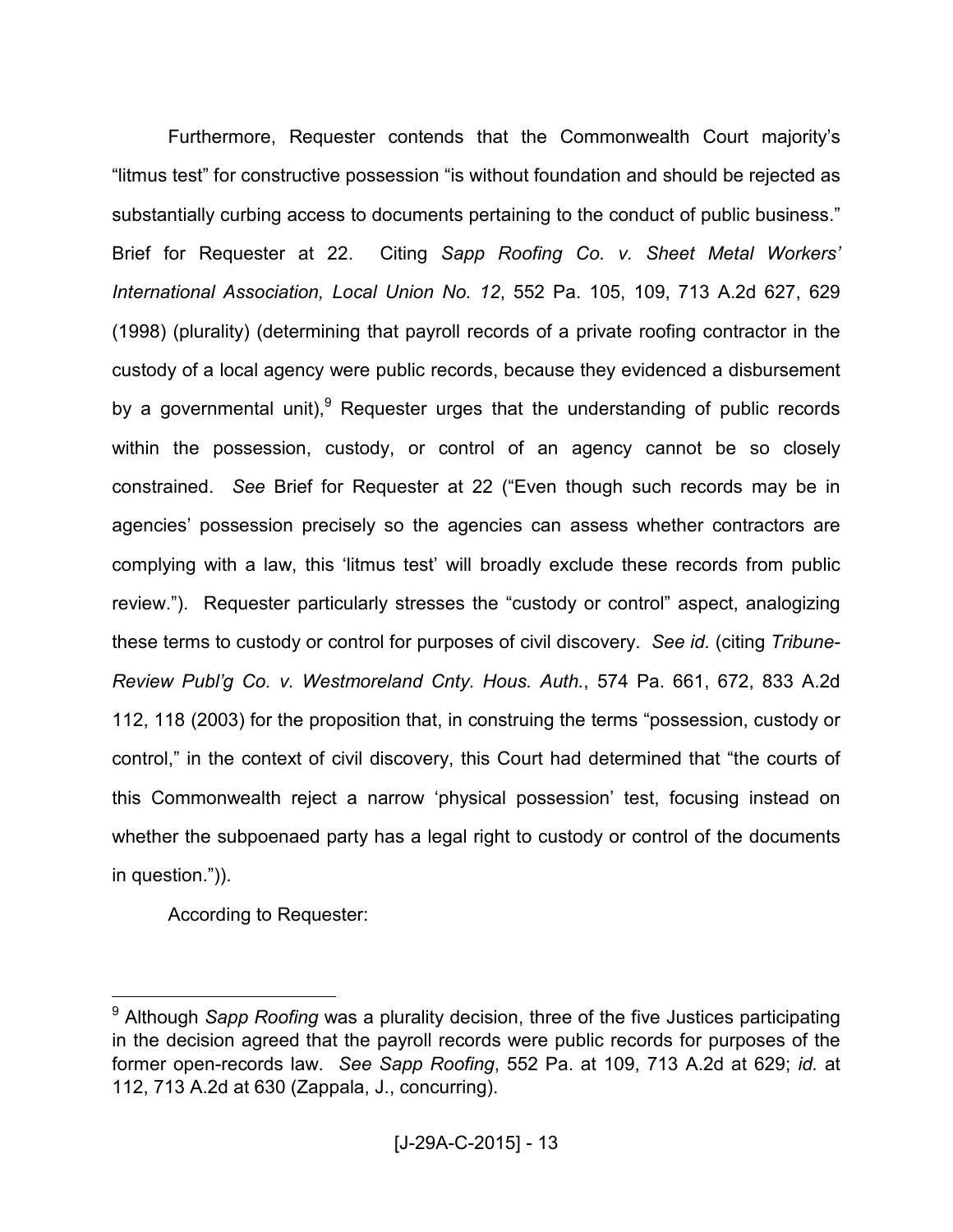[I]f DPW has not been exercising its "Ready Access" power to review contracts setting forth Provider Rates, that would represent a troubling abrogation of its responsibilities to ensure that Pennsylvania's Medicaid program is effective and in compliance with federal and state law. Under the Medicaid Act, "a state must ensure that its state plan incorporates adequate reimbursement rates to enlist a sufficient number of dentists to assure that dental care is available to [Medical Assistance] recipients to the same extent and quality of care as dental care available to the general population in certain geographic areas." *Clark v. Richman*, 339 F. Supp. 2d 631, 643 (M.D. Pa. 2004). The Ready Access requirement is a key tool for DPW to accomplish this objective. . . . If DPW has not been reviewing such records [encompassing the Provider Rates], it has failed to track the flow of billions of dollars in taxpayer funds that were expended for the benefit of the neediest Pennsylvanians.

Brief for Requester at 23-24. Requester also argues that the implication, by the Commonwealth Court majority, that a citizen requesting records should be required to present evidence that an agency is "attempting to play some sort of shell game by shifting these records to a non-governmental body," *Eiseman*, 86 A.3d at 938 (quoting *Office of Budget*, 11 A.3d at 621), improperly shifts the burden of proof to requesters instead of agencies as required by the Law, *see* 65 P.S. §67.708(a)(1), and turns upon an analysis which is entirely absent from the RTKL.

 On the other hand, a core proposition of the MCOs and Subcontractors is that Section 506(d)(1) establishes the only appropriate test for access to third-party records which are not in the possession, custody, or control of a Commonwealth agency, and the Commonwealth Court's determination that the element of a contractual relationship between DPW and Subcontractors is lacking is eminently correct. *See* Brief for DBP, *et al.*, at 19 (asserting that Requester's argument "is nothing more than a complaint about how the General Assembly drafted section 506"). The MCOs and Subcontractors deny that the standard agreement between the Department and MCOs permits DPW access

[J-29A-C-2015] - 14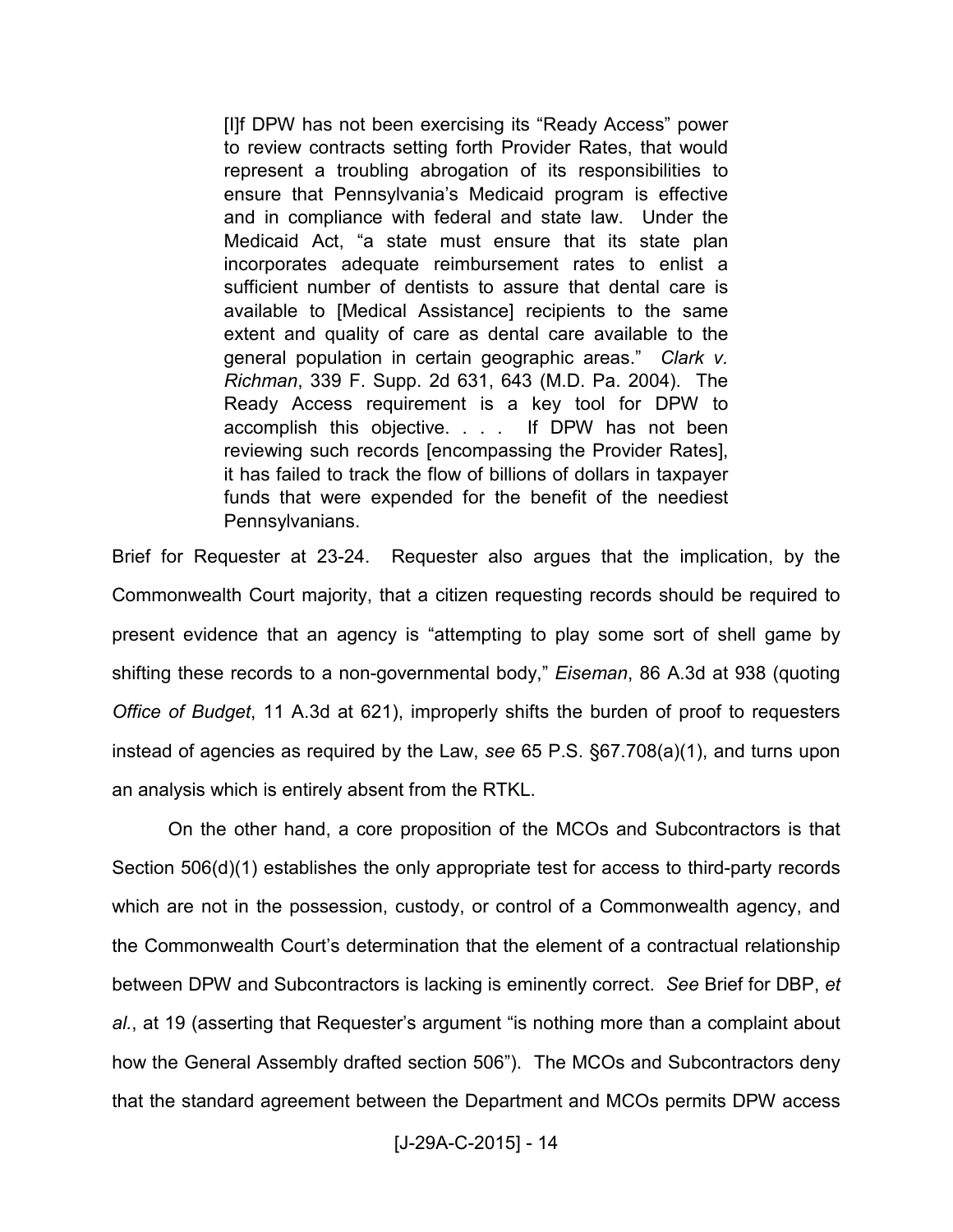to "sensitive and proprietary contractual rates that are confidentially negotiated between the subcontractors and the dental providers." Brief for DBP, *et al.*, at 17.<sup>10</sup> The MCOs, their subcontractors, and their *amici* also touch upon policy considerations in tension with those developed by Requester. *See, e.g.*, Brief for *Amicus* America's Health Ins. Plans at 4-5 (asserting that "[a]s in the private health insurance marketplace, maintaining the confidentiality of negotiated price terms is critical to realizing the benefits of a competitive Medicaid managed care market" and that "confidential rate terms keep Medicaid costs down"); Brief for *Amicus* Pa. Coalition of Med. Assistance Managed Care Orgs. at 3 ("A reversal of the Commonwealth Court's decisions will cause substantial and widespread harm to Pennsylvania's current system of providing dental care for Medicaid beneficiaries, decreasing quality of care and access to care and increasing the total cost for taxpayers of the Commonwealth.")

DPW, for its part, merely adopts the MCOs' and Subcontractors' arguments.

 We deem the issues presented to be matters of statutory construction, over which our review is plenary. Upon consideration, we agree with the MCOs and Subcontractors on the essential points that the Law channels access to third-party records through Section 506(d)(1), and that such provision contemplates an actual contract with a third party in possession of salient records.

-

<sup>&</sup>lt;sup>10</sup> The MCOs and Subcontractors also endorse the Commonwealth Court's position, in other cases, that "[b]y its plain language, Section 901 describes the actions that an agency is obligated to take when it receives a request for a record; it does not define what records are subject to disclosure under the RTKL." Brief for Aetna, *et al.* at 11 (citing *Office of the Budget*, 11 A.3d at 619-20). We agree. Notably, Section 901's discussion of "possession, custody or control" in no way supplants the initial understanding that it is "public records" which are the subject of disclosure. *See* 65 P.S. §67.901 (prescribing that when an agency receives a records request, it "shall make a good faith effort to determine *if the record requested is a public record* . . . *and* whether the agency has possession, custody or control" (emphasis added)).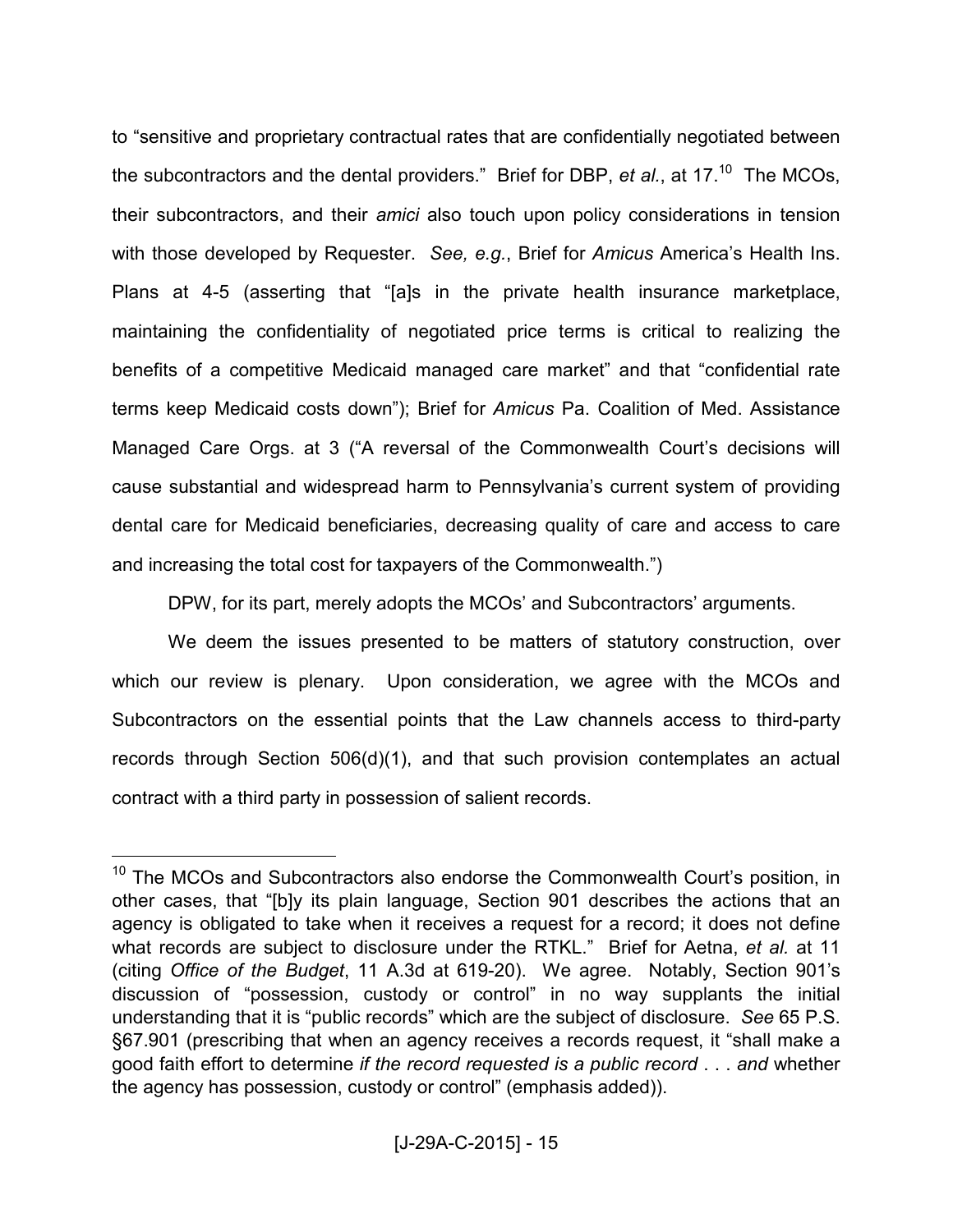The Commonwealth Court's decision expressly recognized this essential point, *see Eiseman*, 86 A.3d at 939-40, and we will affirm its order upon such basis. It is only because the intermediate court's opinion took several turns with which we either disagree or would consider more closely were it necessary to do so, *see supra* notes 5 and 7, that we are unable to credit the opinion fully.

 With regard to records in the possession of third parties, we differ with suggestions from Requester's camp that the General Assembly has provided for the "*maximum* access to financial records and contractor records." Brief of *Amici* Pa. NewsMedia Ass'n & Pa. Freedom of Information Coalition at 6 (emphasis added). Rather, as in *SWB Yankees*, albeit that the policy of liberal access is acknowledged, this Court also appreciates that the General Assembly had tempered such policy with explicit limiting terms delineated in the Law, "presumably on account of the burden, expense, and other impositions attending wholesale disclosure" by non-public entities. *SWB Yankees*, 615 Pa. at 662, 45 A.3d at 1042.

 Certainly, Requester and its *amici* have identified salient policy considerations favoring public access to downstream Provider Rates. Nevertheless, there are countervailing factors, including the benefit of cost efficiencies associated with the government's accessing of complex private systems of administering health care. Although given the importance of the discrete subject matter – encompassing the essential provision of health care services as well as the immense associated expense – particularized legislative consideration would seem to be in order relative to the openness or secrecy of third-party records downstream from actual Commonwealth agency contracts, we are left here only to apply the highly generalized principles established under Section 506(d)(1).